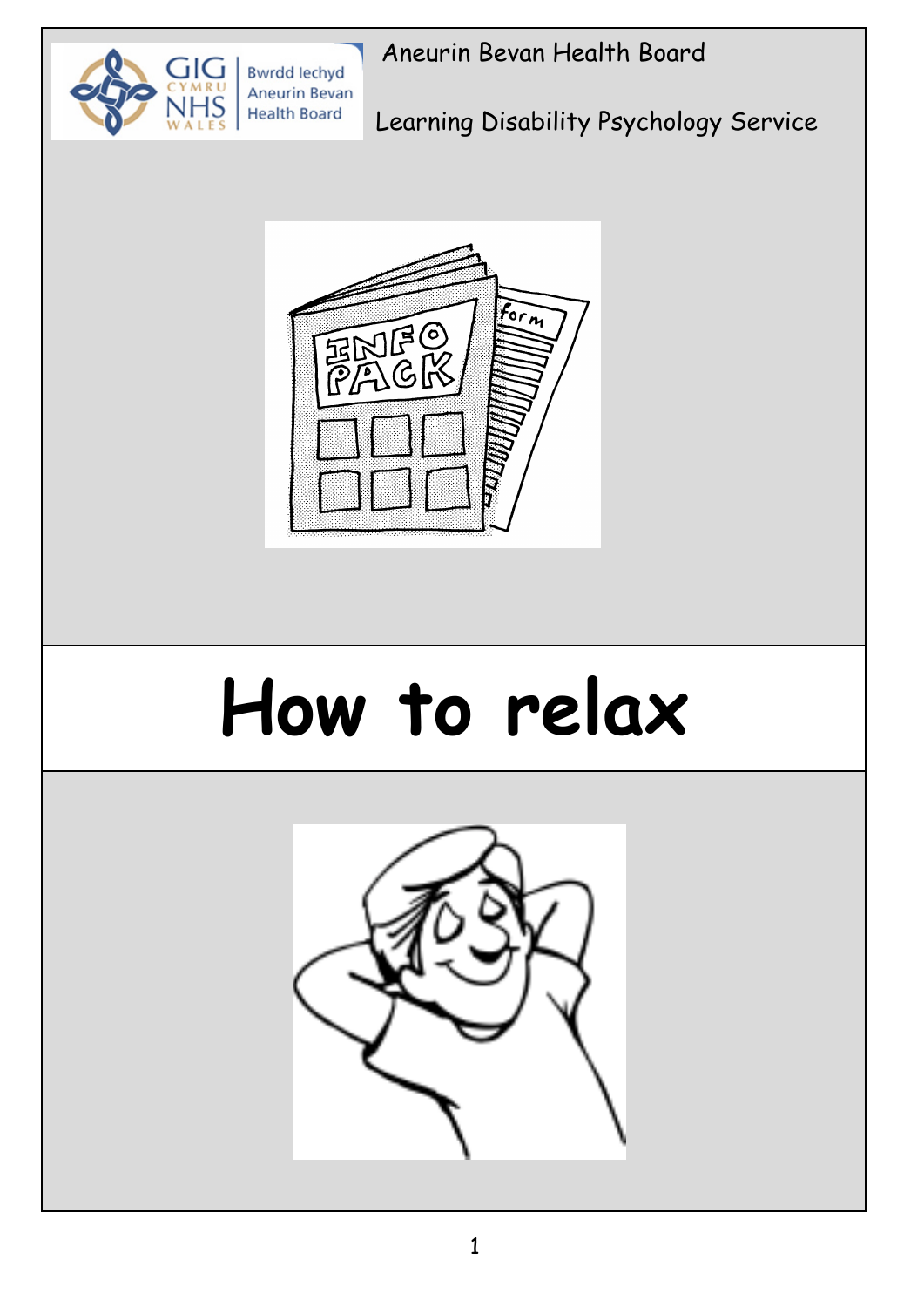#### **Contents Page**

**How to relax**

- What is relaxation? pages 3 and 4
- Deep breathing extensive page 5
- Muscle relaxation **page 7**
- Thinking about a place that makes you feel calm page 8
- Other things you can do to relax page 13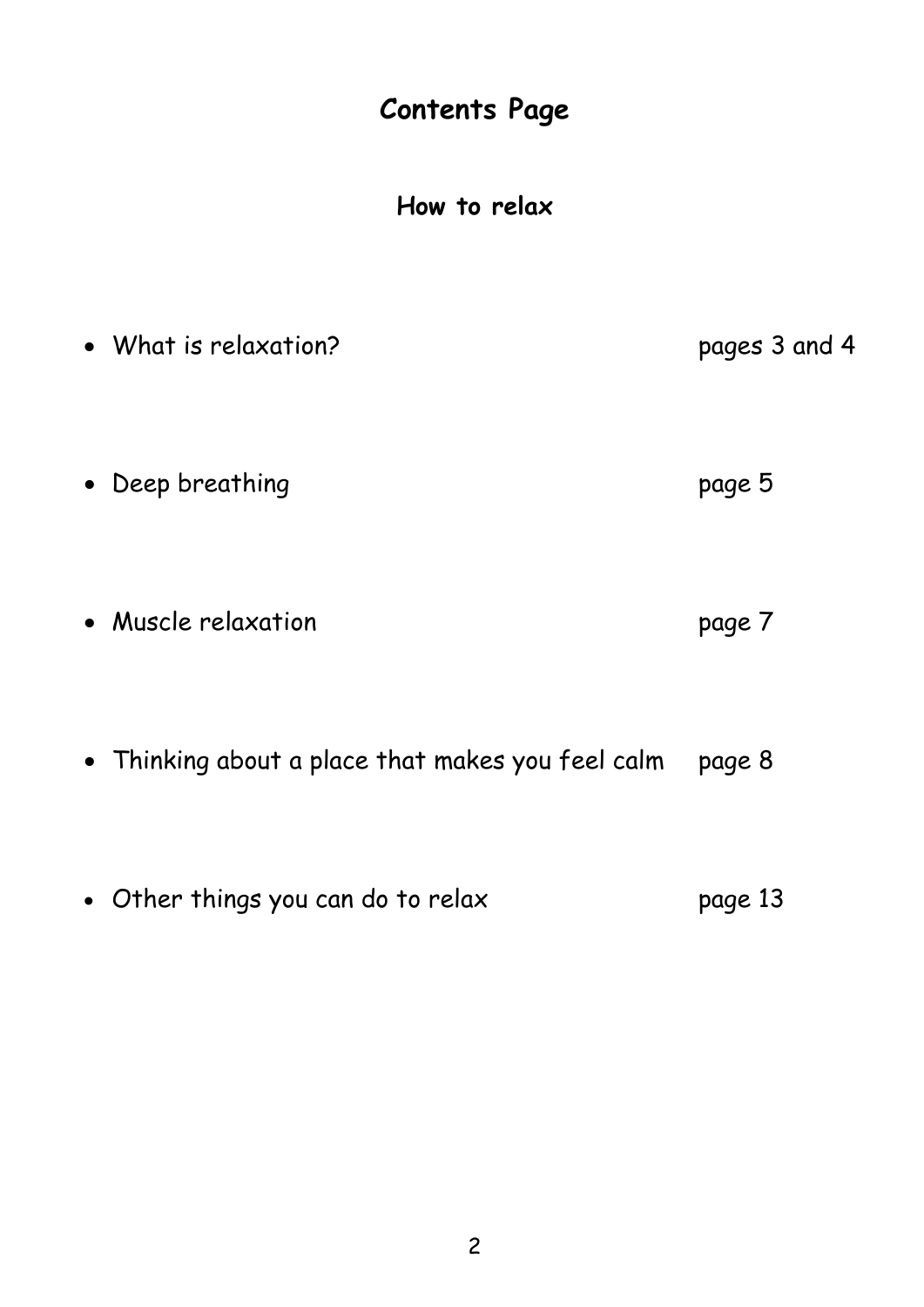

Relaxation is something you can do to make you feel less anxious or stressed.

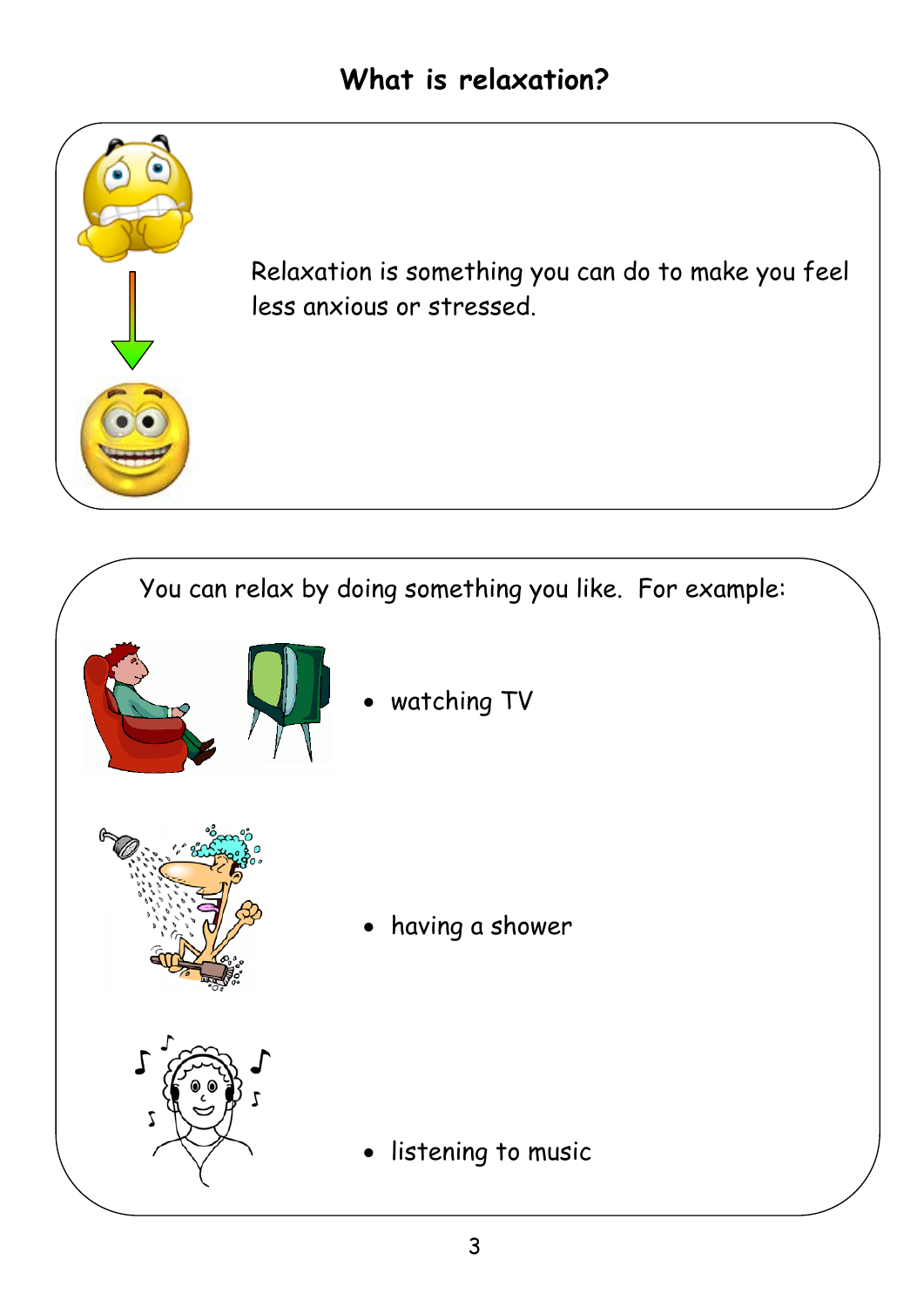

There are also some other things you can do to help you relax.

These things are called relaxation therapies.

There are 3 main types of relaxation therapy:





**2.**Relaxing your muscles



**3.**Thinking of a place that makes you feel calm

This leaflet will tell you about these types of relaxation.

You can try them if you want.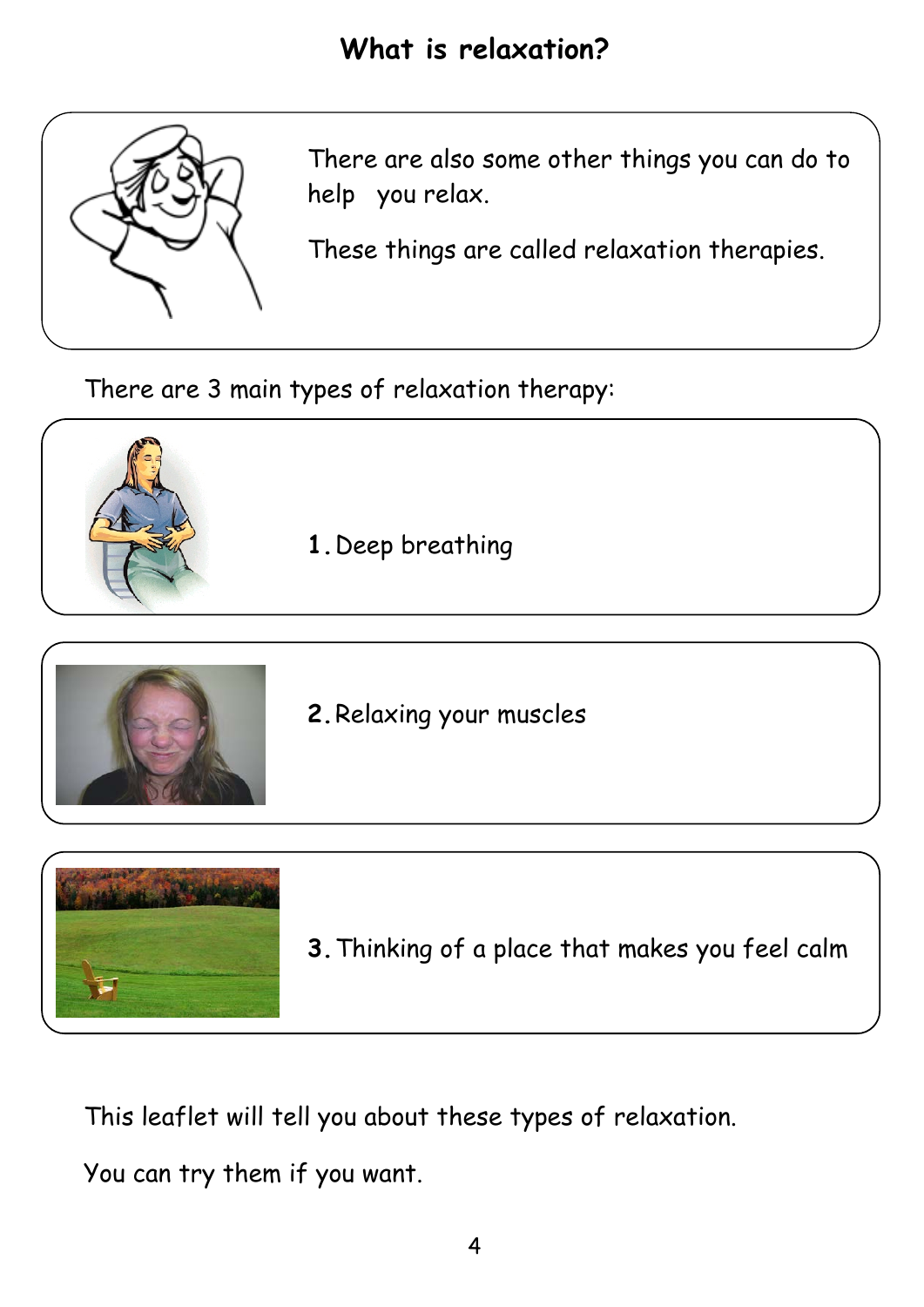

#### **1. Deep breathing**



- When people are stressed, worried or anxious they often take quick and short breaths.
	- Breathing this way can make you feel worse.



- Deep breathing can help you to feel calm and in control again.
- You could do deep breathing on your own or you can ask someone you know well to practise deep breathing with you.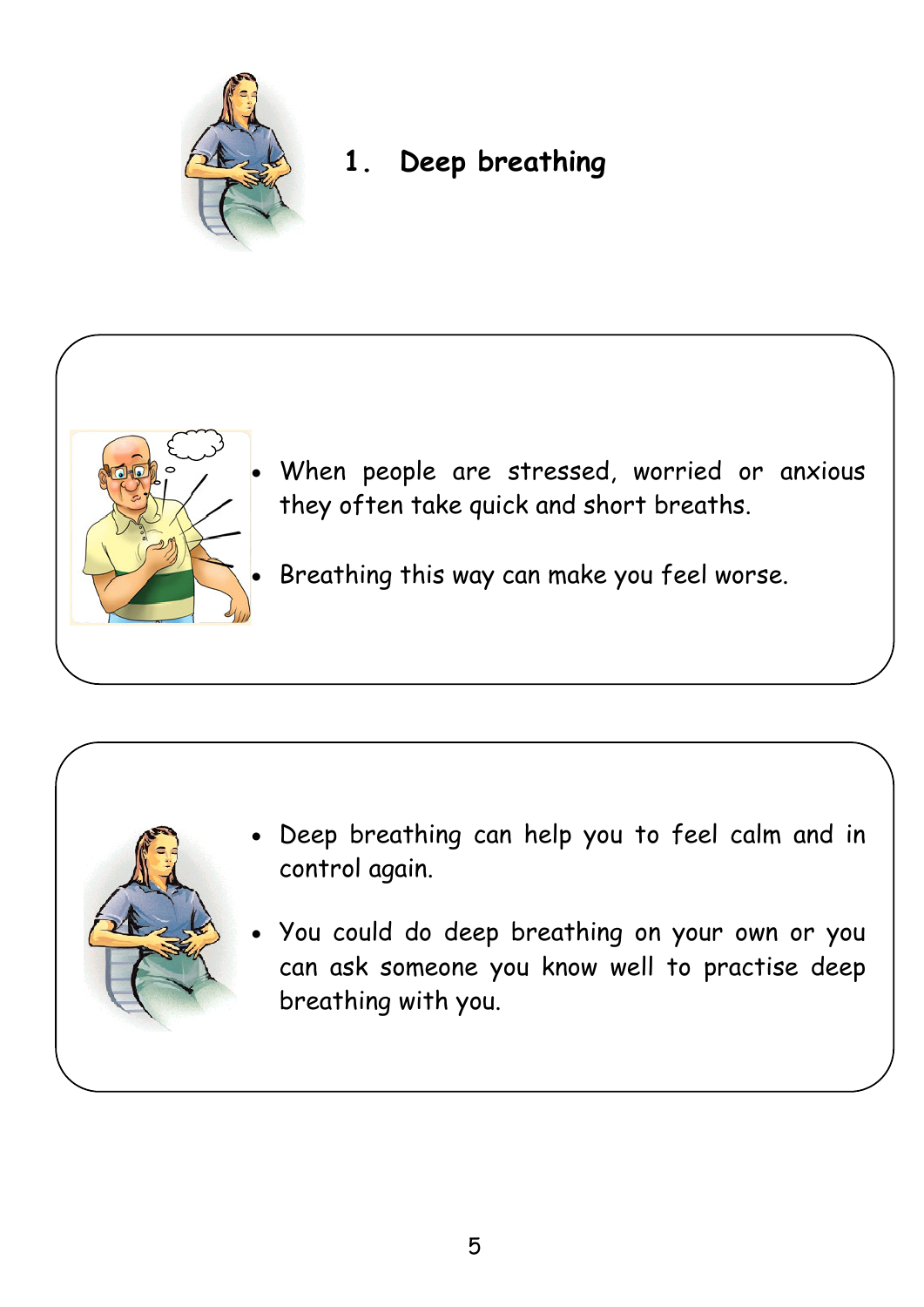This is how you can do deep breathing:

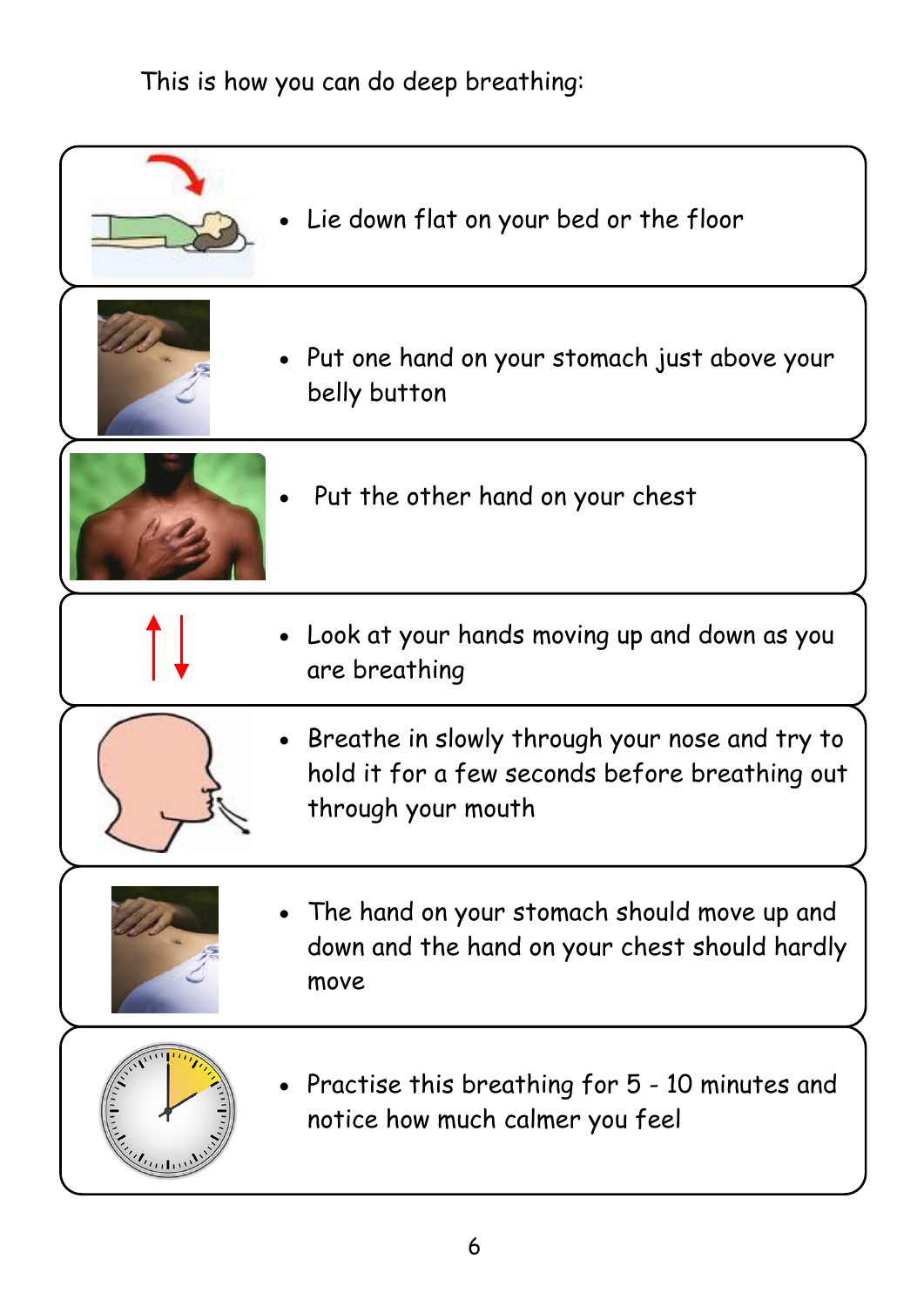7

Open your mouth wide

Count 1…2…3…

Close your mouth and relax



Squash your face up

Count 1…2…3…

Relax



Count 1…2…3…

Drop your shoulders and relax



Clench your fists and do a strong man pose

Count 1…2…3…

Drop your arms and relax



Squeeze your bum cheeks together

Count 1…2…3…

Relax

Squeeze a ball in between your legs

 $Count 1...2...3...$ 

Relax





#### Lift your legs

Point your toes away from your body

Count 1…2…3…

Drop your legs and relax



Lift your legs

Point your toes towards your body

Count 1…2…3…

Drop your legs and relax

#### **2. Muscle relaxation**

- In muscle relaxation you make your muscles tense and then relax them
- It can help you to learn the difference between feeling tense and feeling relaxed
- You could ask someone you know well to practice muscle relaxation with you
- On this page are examples of what you can do to relax your muscles



Stretch your arms out in front of you

Imagine you are lifting heavy shopping bags

Count 1…2…3…

Drop you arms and relax

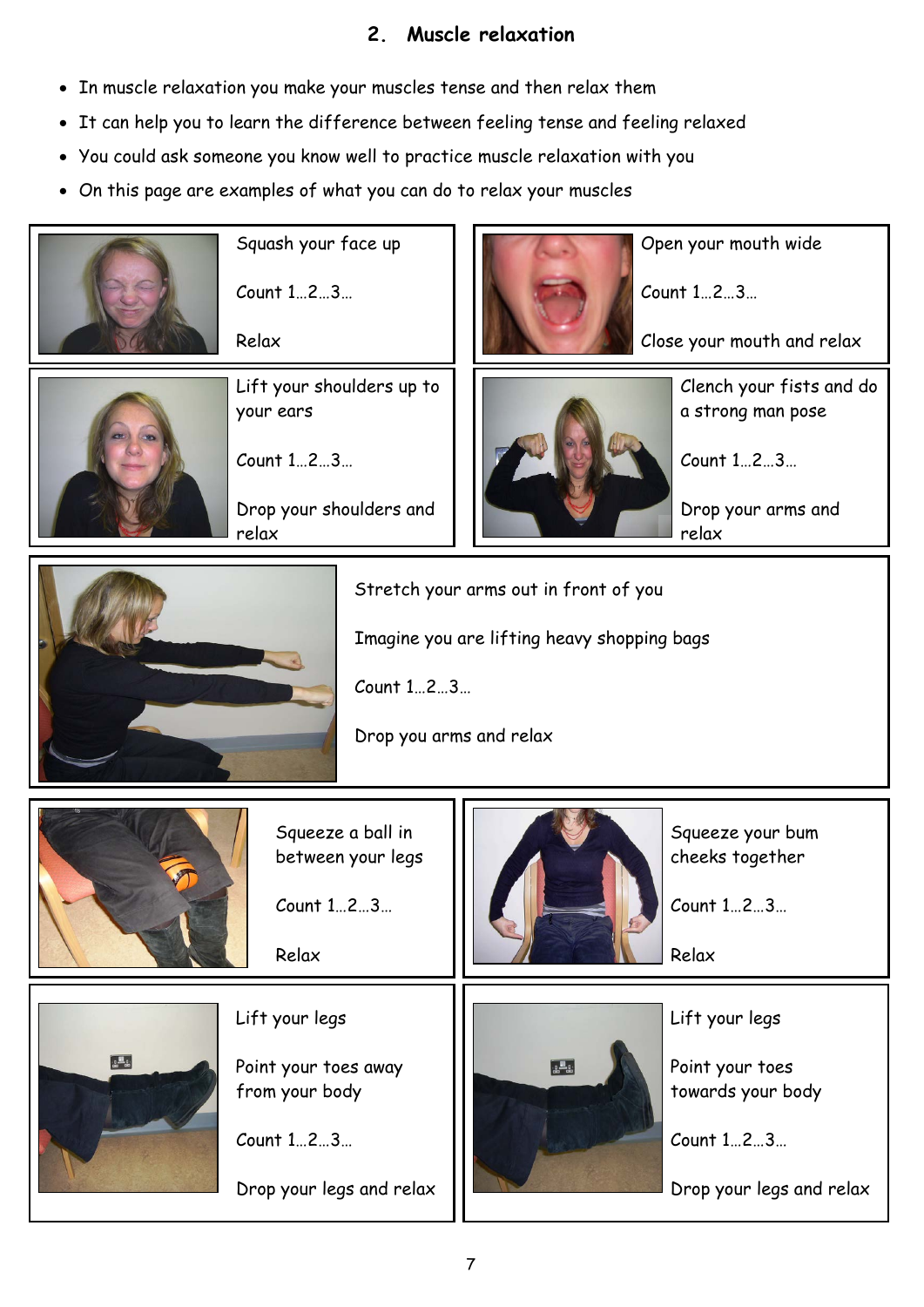# **3. Thinking about a place that makes you feel calm**

- Thinking about a place that makes you feel calm is also called visual imagery.
- To help you think about a place that makes you feel calm, you could look at a picture, and think about what it would feel like to be there.
- This can make you feel relaxed and help you to stop thinking about the things that make you feel worried, anxious and stressed.
	- You can find a picture yourself or you could ask someone to help you find a picture that makes you feel calm.



- how do you feel?
- what can you see around you?
- what can you feel under your feet? Can you feel grass?
- does it feel warm?
- what can you smell?
- do you feel calmer now?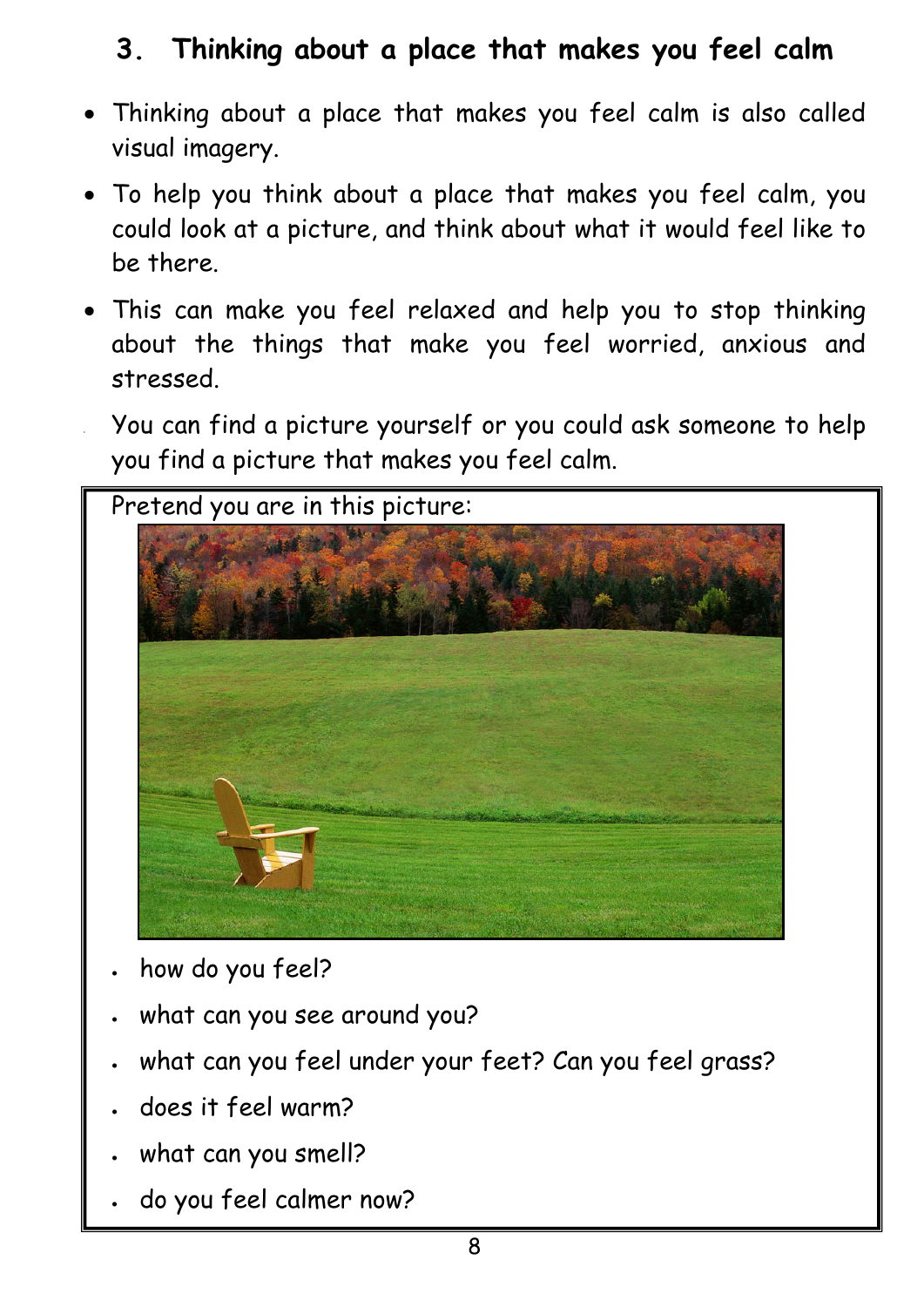Here are some more examples:



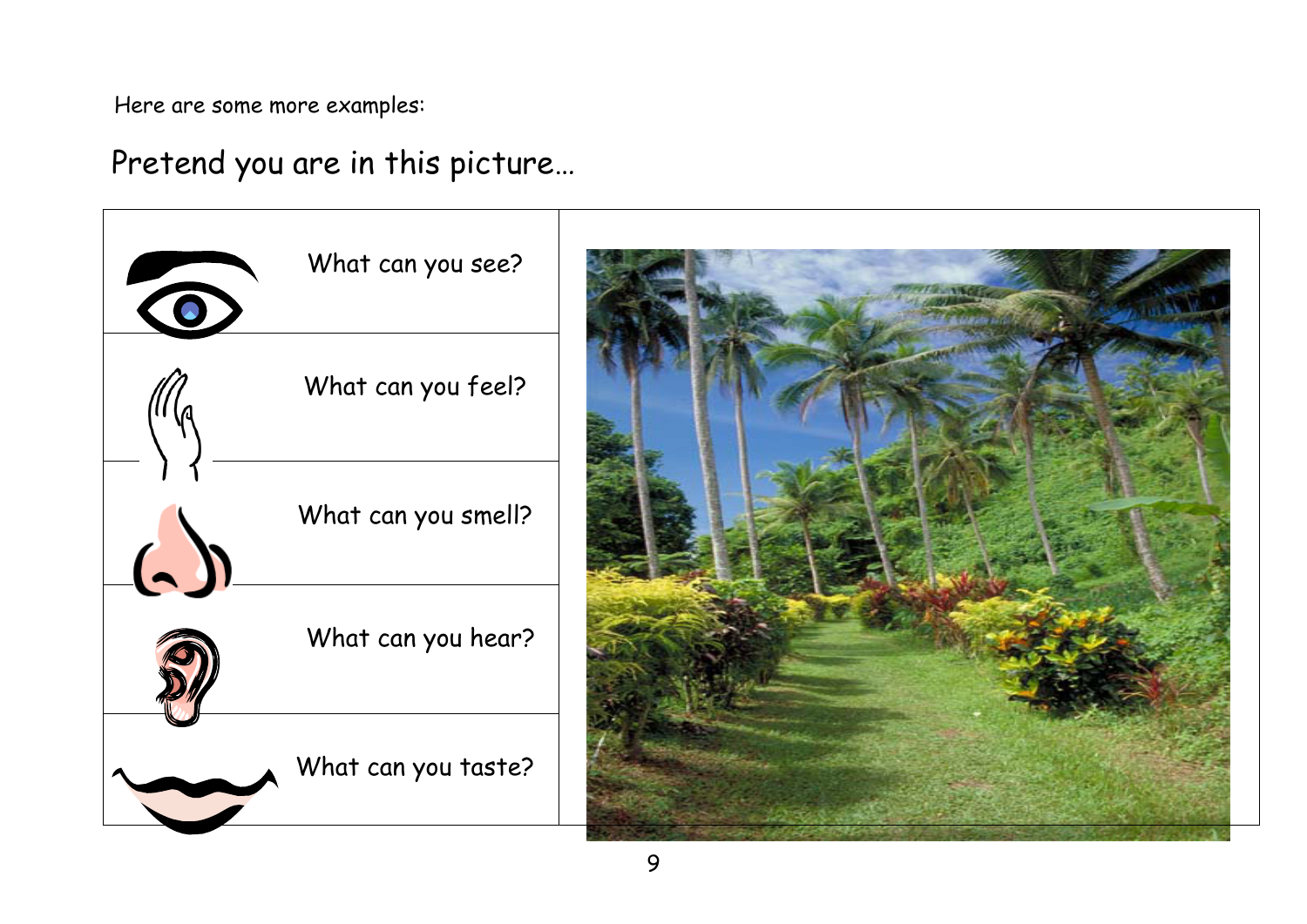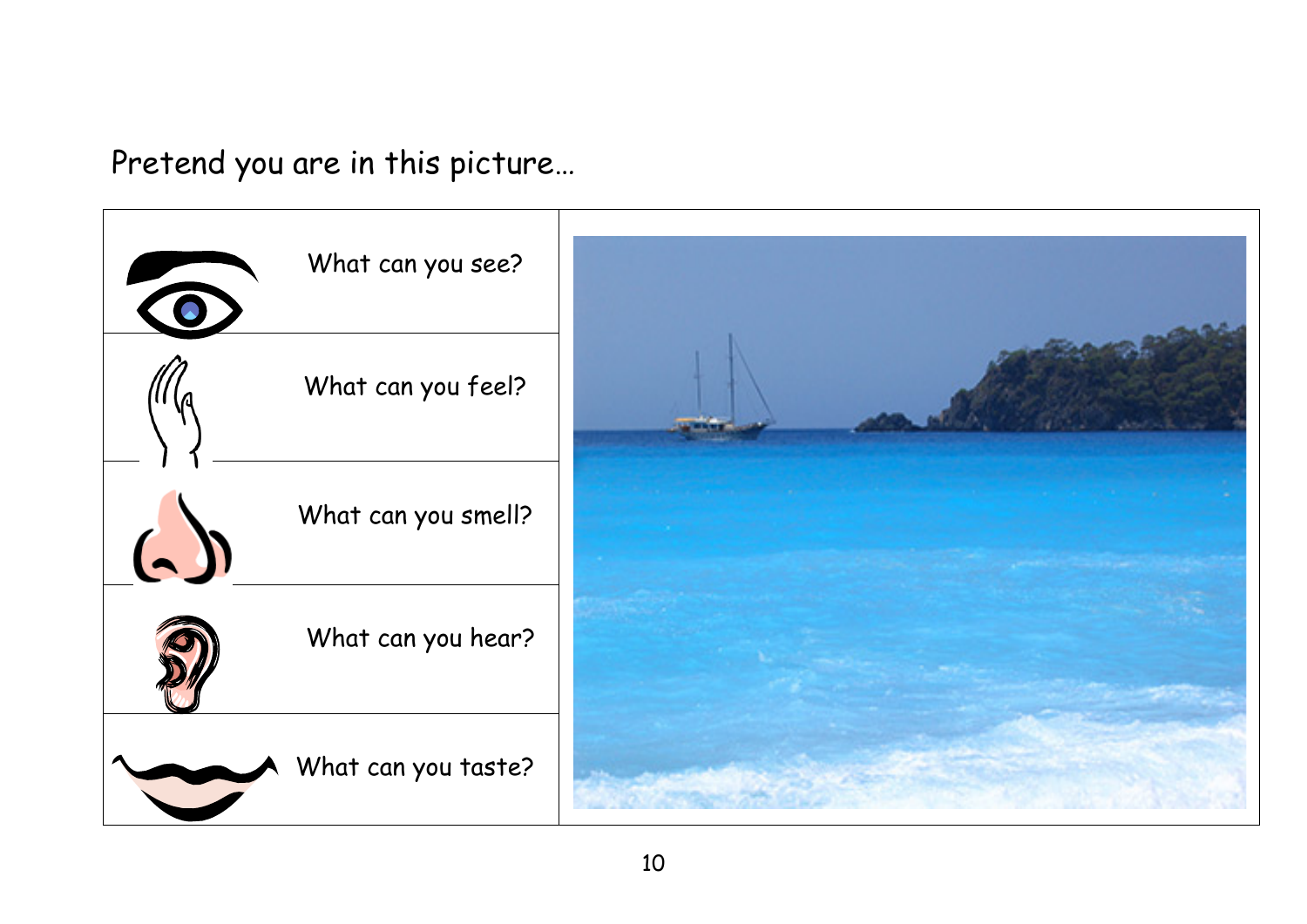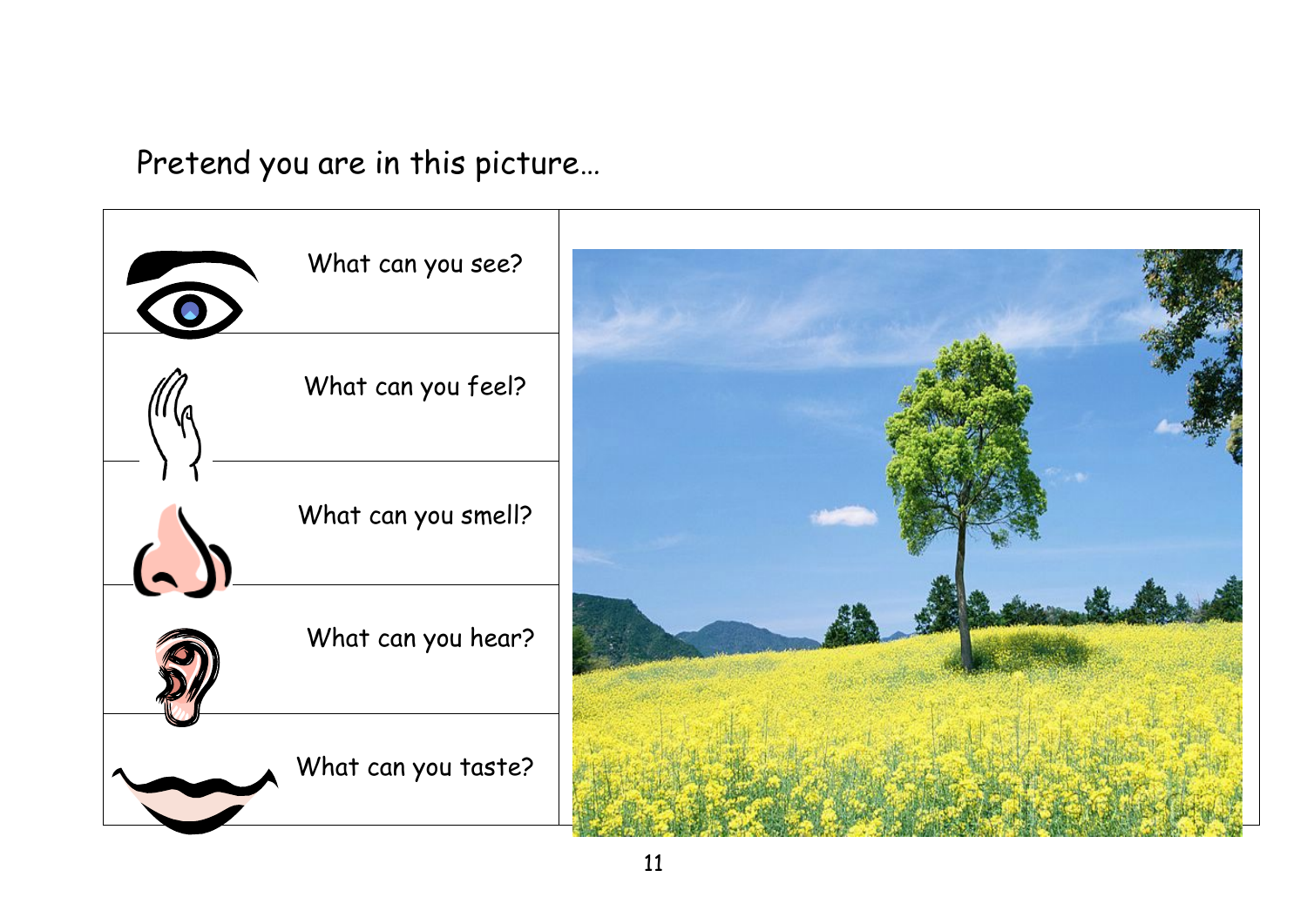